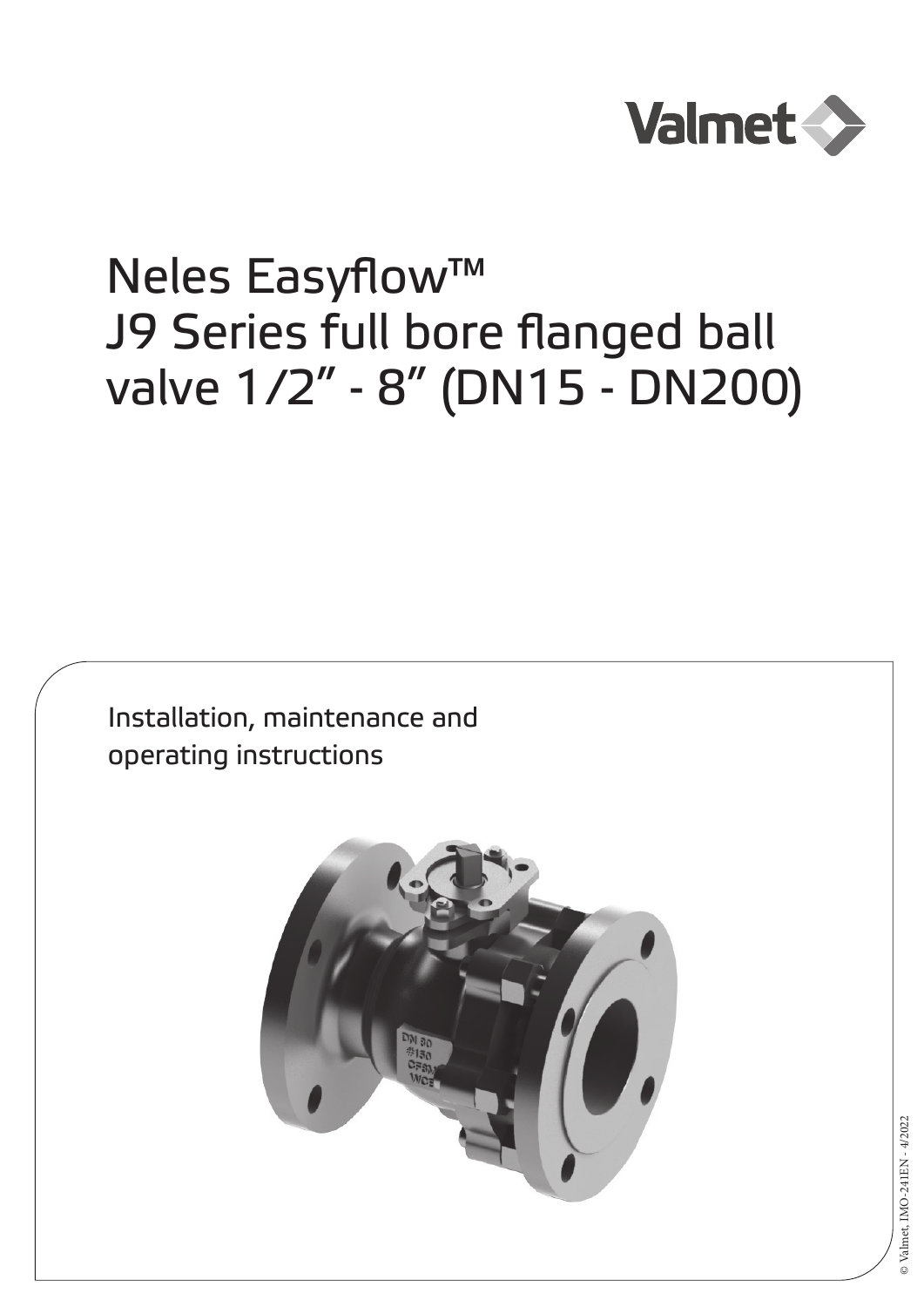# Table of contents

| <b>GENERAL</b>                              | 3 |
|---------------------------------------------|---|
| Scope of the Manual                         | 3 |
| Valve markings                              | 3 |
| <b>Safety Precautions</b>                   | 3 |
| <b>TRANSPORTATION</b><br><b>AND STORAGE</b> |   |
| <b>INSTALLATION</b>                         | 4 |
| General                                     | 4 |
| Installing in the Pipeline                  | 4 |
| <b>Valve Insulation</b>                     | 4 |
| Actuator                                    | 4 |
| Commissioning                               | 4 |
| <b>MAINTENANCE</b>                          | 4 |
| General                                     | 4 |
| <b>Actuated Valve</b>                       | 5 |
| Valve Disassembly                           | 5 |
| <b>Checking Parts</b>                       | 5 |
| <b>Valve Assembly</b>                       | 5 |

Testing the Valve 6

| <b>ACTUATOR</b><br><b>Actuator Mounting Instructions</b> |          |
|----------------------------------------------------------|----------|
| <b>SERVICE / SPARE PART</b>                              | 7        |
| <b>WELDING WARNING</b>                                   | $\prime$ |
| <b>EXPLODED VIEW</b>                                     | 8        |
| <b>TYPE CODE</b>                                         |          |

#### **READ THESE INSTRUCTIONS FIRST!**

These instructions provide information about safe handling and operation of the valve.

If you require additional assistance, please contact the manufacturer or manufacturer's representative.

#### **SAVE THESE INSTRUCTIONS!**

Addresses and phone numbers are printed on the back cover.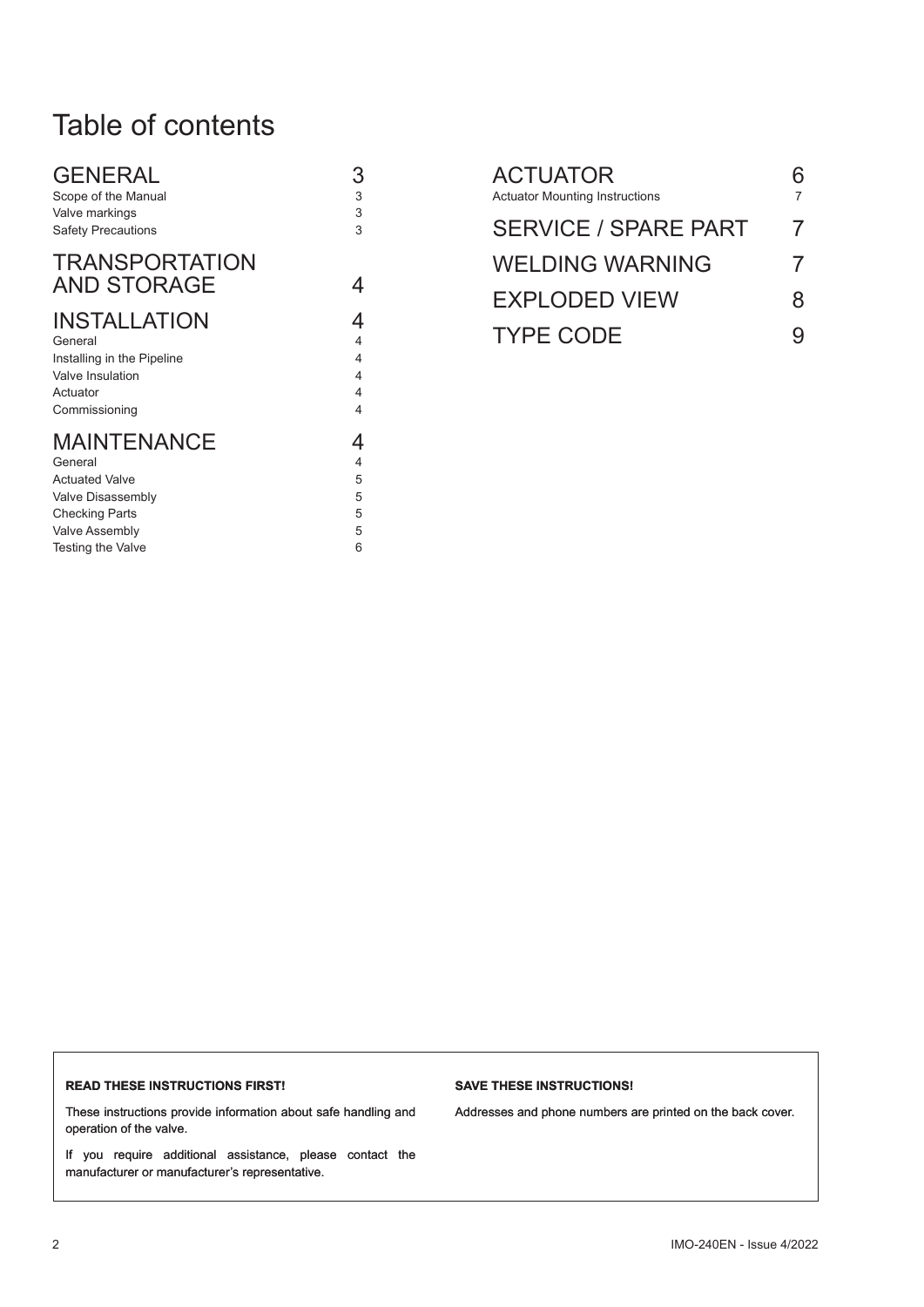# 1. GENERAL

# 1.1 SCOPE OF THE MANUAL

This instruction manual contains important information regarding the installation, operation and maintenance of Neles Easyflow™ J9 Series full bore flanged seat supported ball valves. Please read these instructions carefully and save them for future reference.

#### **WARNING:**

THE USE OF THE VALVE IS APPLICATION SPECIFIC. BE SURE THAT THE VALVE IS SUITABLE FOR ITS INTENDED SERVICE. IF YOU HAVE ANY QUESTIONS CONCERNING THE USE, APPLICATION OR COMPATIBILITY OF THE VALVE WITH THE INTENDED SERVICE, CONTACT NELES FOR MORE INFORMATION.

# 1.2 VALVE MARKINGS

The valve has a name plate attached to the valve body. The name plate markings identify the size, materials of construction, pressure rating, month and year of construction, and a unique manufacturing order number.

### 1.3 SAFETY PRECAUTIONS

#### **WARNING:**

#### **DO NOT EXCEED THE VALVE PERFORMANCE LIMITATIONS!**

EXCEEDING THE PRESSURE OR TEMPERATURE LIMITATIONS MARKED ON THE VALVE LABEL PLATE MAY CAUSE DAMAGE AND LEAD TO UNCONTROLLED PRESSURE RELEASE. DAMAGE OR PERSONAL INJURY MAY RESULT.

#### **WARNING:**

#### **SEAT AND BODY RATINGS!**

THE PRACTICAL AND SAFE USE OF THIS PRODUCT IS DETERMINED BY BOTH THE SEAT AND BODY RATINGS. READ THE LABEL PLATE AND CHECK BOTH RATINGS. SOME SEAT MATERIALS HAVE PRESSURE RATINGS THAT ARE LESS THAN THE BODY RATING. ALL OF THE BODY AND SEAT RATINGS ARE DEPENDENT ON VALVE TYPE AND SEAT MATERIAL. DO NOT EXCEED THESE RATINGS!

#### **WARNING:**

#### **BEWARE OF BALL MOVEMENT!**

KEEP HANDS, OTHER PARTS OF THE BODY, TOOLS AND OTHER OBJECTS OUT OF THE OPEN FLOW PORT. LEAVE NO FOREIGN OBJECTS INSIDE THE PIPELINE. WHEN THE VALVE IS ACTUATED, THE BALL FUNCTIONS AS A CUTTING DEVICE. DISCONNECT ANY PNEUMATIC SUPPLY LINES, ANY ELECTRICAL POWER SOURCES AND MAKE SURE SPRINGS IN SPRING-RETURN ACTUATORS ARE IN THE FULL EXTENDED/ RELAXED STATE BEFORE PERFORMING ANY VALVE MAINTENANCE. FAILURE TO DO THIS MAY RESULT IN DAMAGE OR PERSONAL INJURY!

#### **WARNING:**

#### **WHEN HANDLING THE VALVE OR VALVE/ACTUATOR ASSEMBLY, TAKE ITS WEIGHT INTO ACCOUNT!**

NEVER LIFT THE VALVE OR VALVE/ACTUATOR ASSEMBLY BY THE ACTUATOR, POSITIONER, LIMIT SWITCH OR THEIR PIPING / BRACKETS. PLACE LIFTING DEVICES SECURELY AROUND THE VALVE BODY. FAILURE TO FOLLOW THESE INSTRUCTIONS MAY RESULT IN DAMAGE OR PERSONAL INJURY FROM FALLING PARTS (SEE FIGURE 1).



Figure 1. Lifting of the valve assembly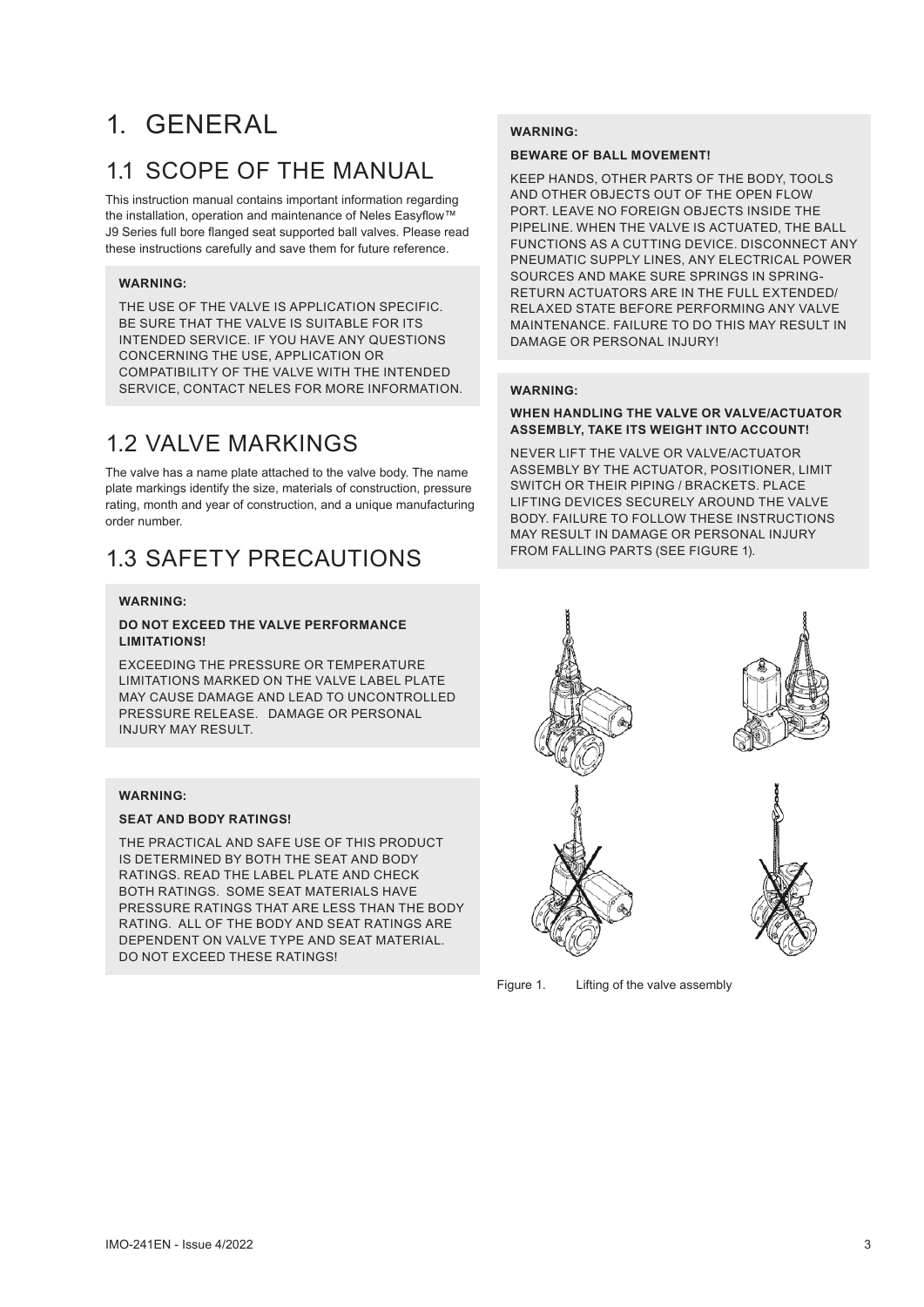### 2. TRANSPORTATION AND **STORAGE**

Check the valve and the accompanying devices for any damage that may have occurred during transport.

Store the valve carefully. Store indoors in a cool, dry place. Do not remove the flow port protectors until installing the valve.

Move the valve to its intended location just before installation.

If the valve(s) are to be stored for a long duration, follow the recommendations of IMO-S1.

# 3. INSTALLATION

## 3.1 GENERAL

Remove the flow port protectors and check that the valve is clean inside. Clean valve if necessary.

Flush the pipeline carefully before installing the valve. Foreign objects, such as sand or pieces of welding electrodes, will damage the ball and seats.

### 3.2 INSTALLING IN THE PIPELINE

#### **WARNING:**

THE VALVE SHOULD BE TIGHTENED BETWEEN FLANGES USING GASKETS AND FASTENERS COMPATIBLE WITH THE APPLICATION, AND IN COMPLIANCE WITH APPLICABLE PIPING CODES AND STANDARDS. CENTER THE VALVE AND FLANGE GASKETS CAREFULLY BETWEEN FLANGES. DO NOT ATTEMPT TO CORRECT PIPELINE MISALIGNMENT BY MEANS OF FLANGE BOLTING!

The valve may be installed in any position and offers tight shut-off in either flow direction. When in a horizontal line, it is not recommended to install a valve with the stem on the underneath side as debris in the pipeline may enter the body cavity and damage the gland packing.

Refer to Section 4, **MAINTENANCE** for stem seal adjustment. If there is seepage past the stem seal upon installation, it means the valve may have been subject to wide temperature variations in shipment. Leak-tight performance will be restored by a simple stem seal adjustment described in the **MAINTENANCE** section.

# 3.3 VALVE INSULATION

Neles Easyflow ball valves do not require insulation. If desired, the valve may be insulated; however, the insulation must not continue above the upper level of the valve. See **Figure 2.**



Figure 2. Insulation of the valve

# 3.4 ACTUATOR

#### **WARNING:**

WHEN INSTALLING THE ACTUATOR ON THE VALVE, MAKE SURE THAT THE VALVE ASSEMBLY FUNCTIONS PROPERLY. INFORMATION ON ACTUATOR INSTALLATION IS GIVEN IN SECTION 7 OR IN THE SEPARATE ACTUATOR INSTRUCTIONS.

The actuator should be installed in a manner that allows plenty of room for its removal.

The actuator must not touch the pipeline, tanks, walls, or other equipment because vibration may interfere with its operation.

# 3.5 COMMISSIONING

Ensure that there is no dirt or foreign objects left inside the valve or pipeline. Flush the pipeline carefully. Make sure that the valve is fully open when flushing.

Ensure that all nuts, fittings, and cables are properly fastened.

If so equipped, check that the actuator positioner and/ or switch(s) are correctly adjusted. Actuator adjustment is in Section 5. To adjust any accompanying device(s) refer to the separate control equipment instruction manuals.

# 4. MAINTENANCE

# 4.1 GENERAL

Although Neles Easyflow valves are designed to work under severe conditions, proper preventative maintenance can significantly help to prevent unplanned downtime and reduce the total cost of ownership. Neles recommends inspecting valves at least every five (5) years. The inspection and maintenance frequency depend on the actual application and process condition. Routine maintenance consists of tightening the gland flange bolts (item 16 in **exploded view**) periodically to compensate for stem seal wear.

Always loosen and tighten fasteners with the appropriate wrench to avoid damaging the valve, handle, linkage, actuator, fittings or flats.

Overhaul maintenance consists of replacing seats and seals. These parts may be obtained from Neles or an Authorized Neles Distributor.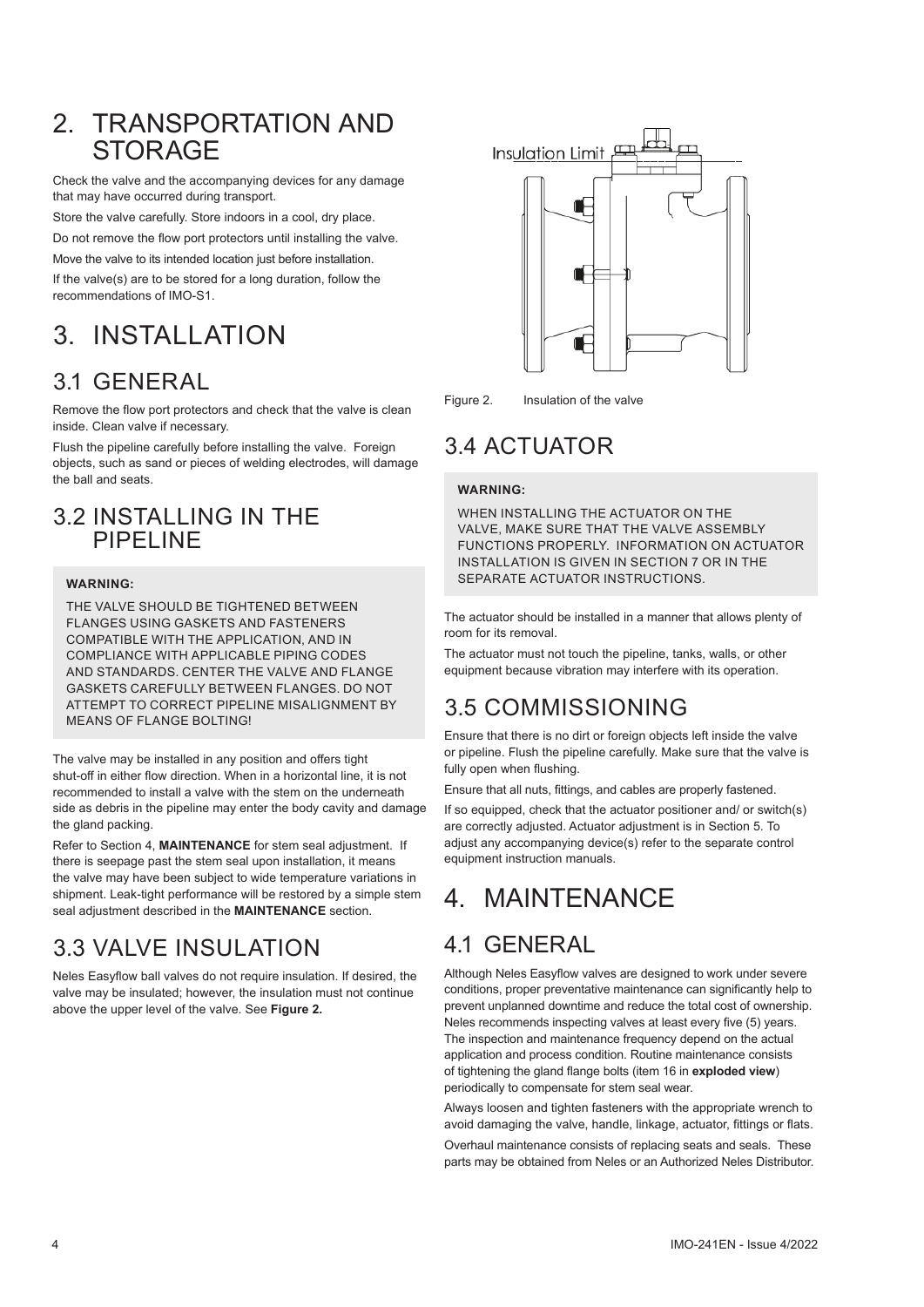#### **WARNING:**

FOR YOUR SAFETY IT IS IMPORTANT THE FOLLOWING PRECAUTIONS BE TAKEN PRIOR TO REMOVAL OF THE VALVE FROM THE PIPELINE OR BEFORE ANY DISASSEMBLY:

BE SURE YOU KNOW WHAT FLUID IS IN THE PIPELINE. IF THERE IS ANY DOUBT, DOUBLE-CHECK WITH THE PROPER SUPERVISOR.

WEAR ANY PERSONAL PROTECTIVE EQUIPMENT (PROTECTIVE CLOTHING OR EQUIPMENT) REQUIRED WHEN WORKING WITH THE FLUID INVOLVED.

DEPRESSURIZE THE PIPELINE AND CYCLE THE VALVE AS FOLLOWS:

- A. PLACE THE VALVE IN THE OPEN POSITION AND DRAIN THE PIPELINE.
- B. CYCLE THE VALVE TO RELIEVE RESIDUAL PRESSURE IN THE BODY CAVITY BEFORE REMOVAL FROM THE PIPELINE
- C. AFTER REMOVAL AND BEFORE DISASSEMBLY, CYCLE THE VALVE AGAIN SEVERAL TIMES.

### 4.2 ACTUATED VALVE

It is generally most convenient to detach the actuator and its auxiliary devices before removing the valve from the pipeline. If the valve package is small or if it is difficult to access, it may be more practical to remove the entire assembly.

**NOTE:** To ensure proper reassembly, observe the position of the actuator and positioner/limit switch with respect to the valve before detaching the actuator.

#### **WARNING:**

ALWAYS DISCONNECT THE ACTUATOR FROM ITS POWER SOURCE, PNEUMATIC, HYDRAULIC OR ELECTRICAL, BEFORE ATTEMPTING TO REMOVE IT FROM THE VALVEL

#### **WARNING**

DO NOT REMOVE A SPRING-RETURN ACTUATOR UNLESS A STOP-SCREW IS CARRYING THE SPRING **FORCE!** 

- 1. Detach the air supply, electrical supply, hydraulic supply and control signal cables or pipes from their connectors.
- 2. Remove the actuator mounting bracket screws.
- 3. Lift the actuator straight up in line with the valve stem until the connection between actuator drive and valve stem is completely disengaged.
- Place actuator in a safe location to avoid damage or personal injury.

### 4.3 VALVE DISASSEMBLY

**NOTE:** It is good practice to replace all seats and seals any time a valve is disassembled.

**NOTE:** Always use original OEM parts to make sure that the valve functions properly.

Numbers in ( ) refer to items shown in the exploded view

- 1. Follow the steps in all the **WARNING** sections above before performing any work on the valve.
- 2. Open the valve.
- 3. Place the valve on a bench or other suitable working space.
- 4. Secure tank side flange to working surface to prevent movement during disassembly.
- 5. Remove body nuts (20).
- 6. Lift end piece (2), body seal (17), body gasket (18), and seat (4) from valve.
- 7. Close ball (3) by rotating stem (5) and lift ball (3) from body.
- 8. Remove lower seat (4) from valve body, being careful not to scratch the body sealing surface behind the seat.
- 9. Remove gland nuts (16), gland flange (14), disc spring (13), stem retainer 2 (10), v-ring stem seal (9), stem retainer 1 (8), and stem seal (6). Use caution to prevent denting or scratching the sealing surface inside the packing bore.
- 10. Push stem (5) into valve body and carefully remove. Avoid denting or scratching the sealing surface on the stem.
- 11. Remove bottom stem washer (7) from the body.

### 4.4 CHECKING PARTS

- 1. Clean all disassembled parts.
- 2. Check the stem (5) and ball (3) for damage. Pay particular attention to the sealing areas.
- 3. Check all sealing and gasket surfaces on the body (1) and end piece (2).
- 4. Replace any damaged parts.
- 5. Replace any fastener where the threads are damaged or have been heated, stretched or corroded.
- 6. Replace any parts that have cracks, gouges or pits that will affect sealing.

**NOTE:** When ordering spare parts, always include the following information:

- a. Valve model number from name plate
- b. If the valve is serialized the serial number (stamped on the valve body or name plate),
- c. Spare part set number as per **Table 3**

### 4.5 VALVE ASSEMBLY

Numbers in ( ) refer to items shown in the exploded view. It is advisable to replace seats and seals if complete disassembly and reassembly become necessary.

- 1. Clean all valve components, if not previously done.
- 2. Inspect all components for damage before assembling the valve. Look for damage to the sealing areas on the ball, stem, and body.
- 3. With a brush, clean body studs (19) and gland stud (15) of foreign material such as paint, thread locker, grime and commodity. Inspect the threads for damage or defect with appropriate ring or plug gage. Repair any out-of-tolerance threads or replace in-kind.
- 4. Re-inspect all components for damage to the sealing areas, stem (5), body (1), and end piece (2). Replace any damaged parts.
- 5. Carefully clean and polish the ball (3) sealing surface: It should be free of all scratches and grooves.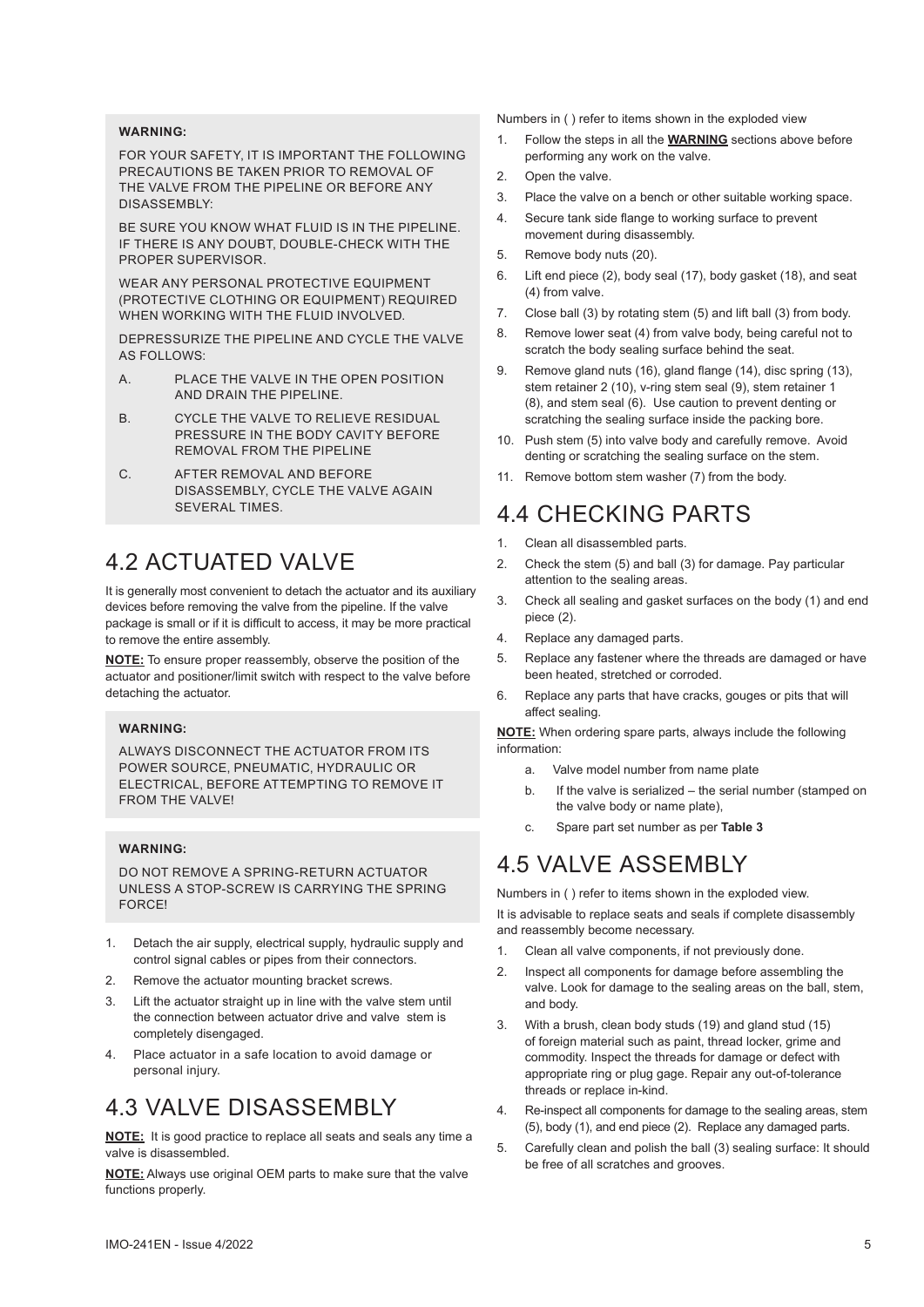- 6. If the ball is slightly damaged, it may be possible to smooth the sealing surface with crocus cloth or equivalent. If deep scratches are present, replace the ball.
- 7. With the body cavity facing up, insert one valve seat (4) into the body (1) to below the stem bore. Tilt the seat into place and position so the proper surface will be in contact with the ball.
- 8. Place stem washer (7) over stem (5) and gently press into place against shoulder on stem (5).
- 9. Insert the stem (5) into the body (1), being careful not to scratch the stem sealing surface; and press it gently up into the stem bore until resistance is felt from the stem washer (7).
- 10. Holding stem (5) in place from the bottom, insert stem seal (6), stem retainer 1 (8), v-ring stem seal (9), and stem retainer 2 (12) with both inner and outer o-rings (11) and (12).
- 11. Install disc springs (13) (see **figure** for proper orientation), gland flange (14), and gland flange nuts (16).



Figure 3. Proper Disc Spring Arrangement (uncompressed)

- 12. Tighten gland nuts (16) evenly until stem seal (9) is compressed and then tighten an additional ¼ turn. Visually inspect to ensure gland flange (14) is parallel with top of actuator mounting flange.
- 13. Rotate the stem (5) so the ball drive is in the closed position. Place the ball (3) into the body cavity by partially rotating and sliding the ball onto the stem (5) and against the seat (4). Make certain the stem is roughly in the middle of the ball slot.
- 14. Place the second seat (4) into the end piece (2) in the correct orientation so the proper surface contacts the ball.
- 15. Install the body seal (17) and body gasket (18) onto the end piece (2).
- 16. Carefully place the end piece (2) on top of the body (1) and loosely install the body nuts (20). Lightly lubricate stud threads and face of nut with anti-seize grease. Tighten the body nuts in an alternating sequence across the body, gradually increasing the tightening torque in multiple steps to applicable torque from **Table 1**.

| Table 1                          |                                                    |     |  |  |  |  |  |
|----------------------------------|----------------------------------------------------|-----|--|--|--|--|--|
| Body Nut Tightening Torque, N.m. |                                                    |     |  |  |  |  |  |
| Stud size                        | Carbon steel Grade B7<br>Stainless steel Grade B8M |     |  |  |  |  |  |
| 1/4 - 20 UNC                     | 15                                                 | 12  |  |  |  |  |  |
| 5/16 - 18 UNC                    | 30                                                 | 25  |  |  |  |  |  |
| $3/8 - 16$ UNC                   | 50                                                 | 40  |  |  |  |  |  |
| $7/16 - 14$ UNC                  | 75                                                 | 65  |  |  |  |  |  |
| 1/2 - 13 UNC                     | 120                                                | 100 |  |  |  |  |  |
| $9/16 - 12$ UNC                  | 160                                                | 150 |  |  |  |  |  |
| $5/8 - 11$ UNC                   | 230                                                | 200 |  |  |  |  |  |
| 3/4 - 10 UNC                     | 400                                                | 370 |  |  |  |  |  |
| $7/8 - 9$ UNC                    | 650                                                | 500 |  |  |  |  |  |

- 17. After fully tightening the stem seal and body joint flange, operate valve to verify smooth operation during opening and closing.
- 18. If the actuator was removed, reinstall and set the actuator stops as described in the **ACTUATOR MOUNTING INSTRUCTIONS** Section.

# 4.6 TESTING THE VALVE

#### **WARNING:**

WHEN PRESSURE TESTING, EXERCISE CAUTION AND MAKE SURE ALL EQUIPMENT USED IS IN GOOD WORKING CONDITION AND APPROPRIATE FOR THE INTENDED PRESSURE.

If the valve is to be tested prior to returning to service, make sure the test pressures are in accordance with an applicable standard.

When testing the valve for external tightness, keep the ball in the half open position.

If testing for seat tightness, please contact Neles for advice.

#### **WARNING:**

WHEN PERFORMING ANY TESTS, NEVER EXCEED THE MAXIMUM OPERATING PRESSURE OR MAXIMUM SHUT-OFF PRESSURE LISTED ON THE IDENTIFICATION PLATE*.*

# 5. ACTUATOR

#### **WARNING:**

BEFORE INSTALLING THE VALVE AND ACTUATOR, BE SURE THAT THE INDICATOR POINTER ON TOP OF THE ACTUATOR IS CORRECTLY INDICATING THE VALVE POSITION. FAILURE TO ASSEMBLE THESE PRODUCTS TO INDICATE CORRECT VALVE POSITION COULD RESULT IN DAMAGE OR PERSONAL INJURY.

#### **CAUTION:**

When installing or servicing a valve/ actuator assembly, the best practice is to remove the entire assembly from service.

#### **CAUTION:**

An actuator should be remounted on the valve from which it was removed. The actuator must be checked and readjusted for proper open and close position each time it is remounted.

#### **WARNING:**

THE VALVE BODY AND MOUNTING INTERFACE HAS BEEN DESIGNED TO SUPPORT THE WEIGHT AND OPERATION OF NELES ACTUATORS AND RECOMMENDED ACCESSORIES. USE OF THIS INTERFACE TO SUPPORT ADDITIONAL EQUIPMENT SUCH AS PEOPLE, LADDERS, ETC. MAY RESULT IN THE FAILURE OF THE VALVE OR ACTUATOR AND MAY CAUSE PERSONAL INJURY.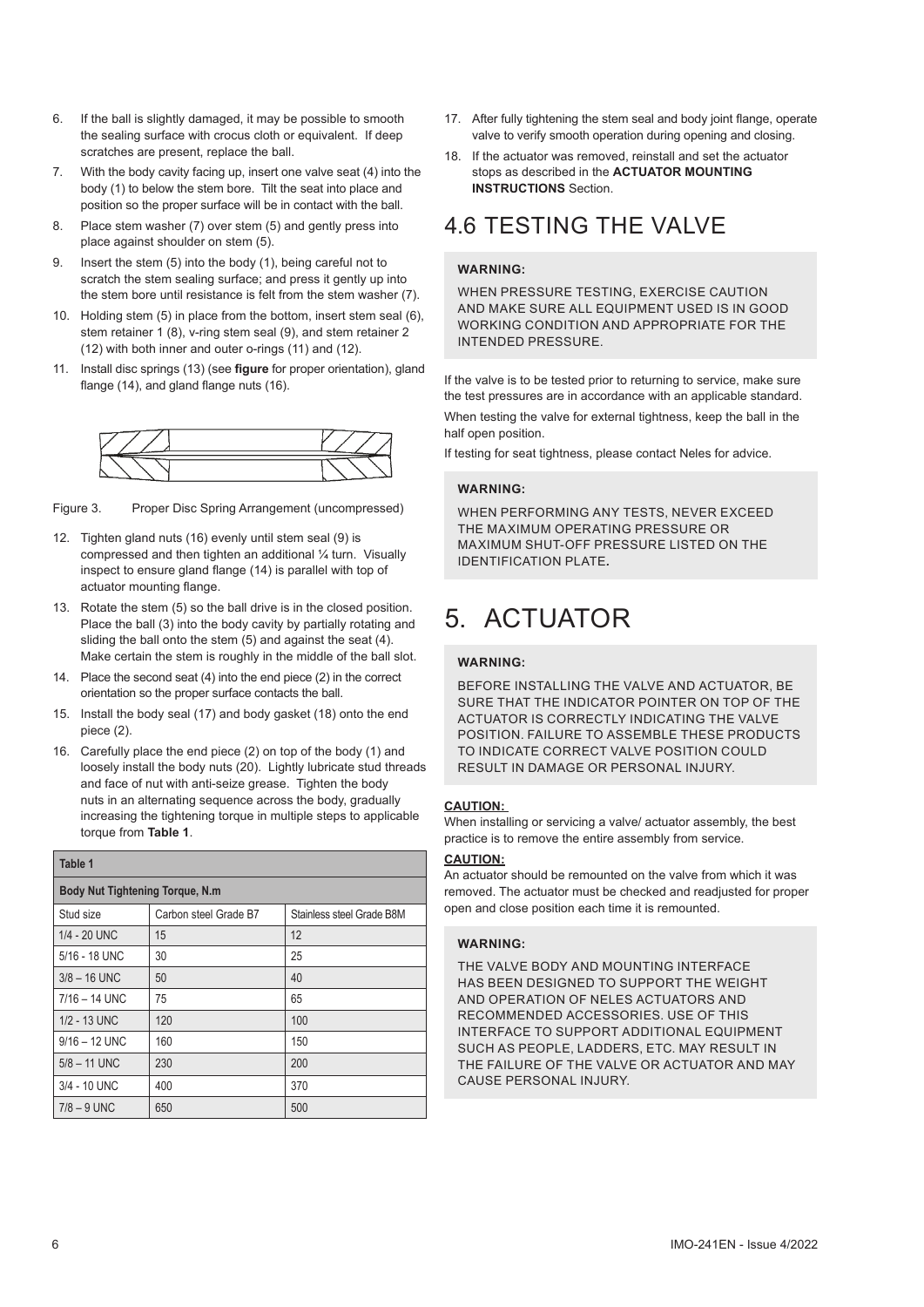#### **WARNING:**

#### **BEWARE OF BALL MOVEMENT!**

KEEP HANDS, OTHER PARTS OF THE BODY, TOOLS AND OTHER OBJECTS OUT OF THE OPEN FLOW PORT. LEAVE NO FOREIGN OBJECTS INSIDE THE VALVE OR PIPELINE. WHEN THE VALVE IS OPERATED, THE BALL FUNCTIONS AS A CUTTING DEVICE.

### 5.1 ACTUATOR MOUNTING INSTRUCTIONS

- 1. When a spring-return actuator is being mounted, the valve should be in the closed position for spring-to-close operation or in the open position for the spring-to-open operation. When an electric or double-acting pneumatic actuator is being mounted, the valve position should correspond to the indicated actuator position.
- 2. Assemble actuator onto the valve, ensuring full engagement between the stem and actuator drive, and the actuator fully contacts the mounting face on the valve.
- 3. Tighten actuator mounting screws to the torque listed in **Table 2**.

#### **CAUTION:**

Do not exceed the tightening torque. Applying excessive tightening torque can damage the aluminum threads in the actuator body.

| Table 2                                  |                          |  |  |  |  |
|------------------------------------------|--------------------------|--|--|--|--|
| <b>Torque to Aluminum Body Actuators</b> |                          |  |  |  |  |
| <b>Bolt Size</b>                         | No Lubrication to Screws |  |  |  |  |
| mm                                       | N.m                      |  |  |  |  |
| M <sub>6</sub>                           | 6.8                      |  |  |  |  |
| M <sub>8</sub>                           | 15                       |  |  |  |  |
| M10                                      | 30                       |  |  |  |  |
| M12                                      | 52                       |  |  |  |  |
| M16                                      | 122                      |  |  |  |  |
| M20                                      | 230                      |  |  |  |  |

4. Cycle actuator and verify proper ball position in both open and closed positions. Adjust the actuator travel stops as necessary.

# 6. SERVICE / SPARE PART

We recommend that valves be directed to Neles service centers for maintenance. The service centers are equipped to provide rapid turnaround at a reasonable cost and offer warranty for reconditioning based on condition of each valve.

**NOTE:** When sending goods to the service center for repair, do not disassemble them. Clean the valve carefully and flush the valve internals. Include the material safety datasheet(s) (MSDS) for all media flowing through the valve. Valves sent to the service center without MSDS datasheet(s) will not be accepted.

For further information on spare parts and service or assistance visit our web-site at **www.neles.com/products**.

**NOTE:** When ordering spare parts, always include the following information:

- a. Valve catalog code from name plate,
- b. If the valve is serialized the serial number (from name plate)
- c. Spare part set number as per **Table 3**.

| Sign.2        | Sign.3                          | *Sign.4                          | #Sign.5                               | Spare part<br>sets |            |
|---------------|---------------------------------|----------------------------------|---------------------------------------|--------------------|------------|
| <b>Series</b> | Seat<br>and seal<br>materials   | 0-Ring<br>material               | <b>Class rating</b>                   | Type codes         |            |
| J9            | ZG<br>(TFM™ 1600<br>/ Graphite) | 53<br>(Fluoroelastomer<br>- FKM) | <b>NA</b>                             | 15 J9ZG53          |            |
|               |                                 |                                  | <b>NA</b>                             | 20 J9ZG53          |            |
|               |                                 |                                  | <b>NA</b>                             | 25 J9ZG53          |            |
|               |                                 |                                  | <b>NA</b>                             | 32 J9ZG53          |            |
|               |                                 |                                  | <b>NA</b>                             | 40 J9ZG53          |            |
|               |                                 |                                  | <b>NA</b>                             | 50 J9ZG53          |            |
|               |                                 |                                  | $15 = Class 150$                      | 65 J9ZG53 15       |            |
|               |                                 |                                  | $30 = Class 300$                      | 65 J9ZG53 30       |            |
|               |                                 |                                  | $15 = Class 150$                      | 80 J9ZG53 15       |            |
|               |                                 |                                  | $30 = Class 300$                      | 80 J9ZG53 30       |            |
|               |                                 |                                  |                                       | <b>NA</b>          | 100 J9ZG53 |
|               |                                 |                                  | <b>NA</b>                             | 150 J9ZG53         |            |
|               |                                 |                                  | <b>NA</b>                             | 200 J9ZG53         |            |
|               |                                 |                                  | * leave snace after Sign 1 and Sign 4 |                    |            |

\* leave space after Sign.1 and Sign.4

- NA Not applicable (both Class 150 and Class 300 have same spare part set)
- # Sign.5 suffix 15 and 30 representing the valve class rating is applicable for DN 65 and DN 80 valve sizes

e.g. 25 J9ZG53, 65 J9ZG53 15, 80 J9ZG53 30, etc.

# 7. WELDING WARNING

#### **WARNING:**

#### **BEWARE OF BALL MOVEMENT!**

WELDING AND/OR GRINDING OF STAINLESS STEEL AND OTHER ALLOY STEELS CONTAINING CHROMIUM METAL MAY CAUSE THE RELEASE HEXAVALENT CHROMIUM. HEXAVALENT CHROMIUM, CHROMIUM(VI) OR CR(VI), IS KNOWN TO CAUSE CANCER. BE SURE TO USE ALL APPROPRIATE PPE WHEN WELDING METALS CONTAINING CHROMIUM. IF YOU HAVE ANY QUESTIONS CONSULT YOUR SUPERVISOR.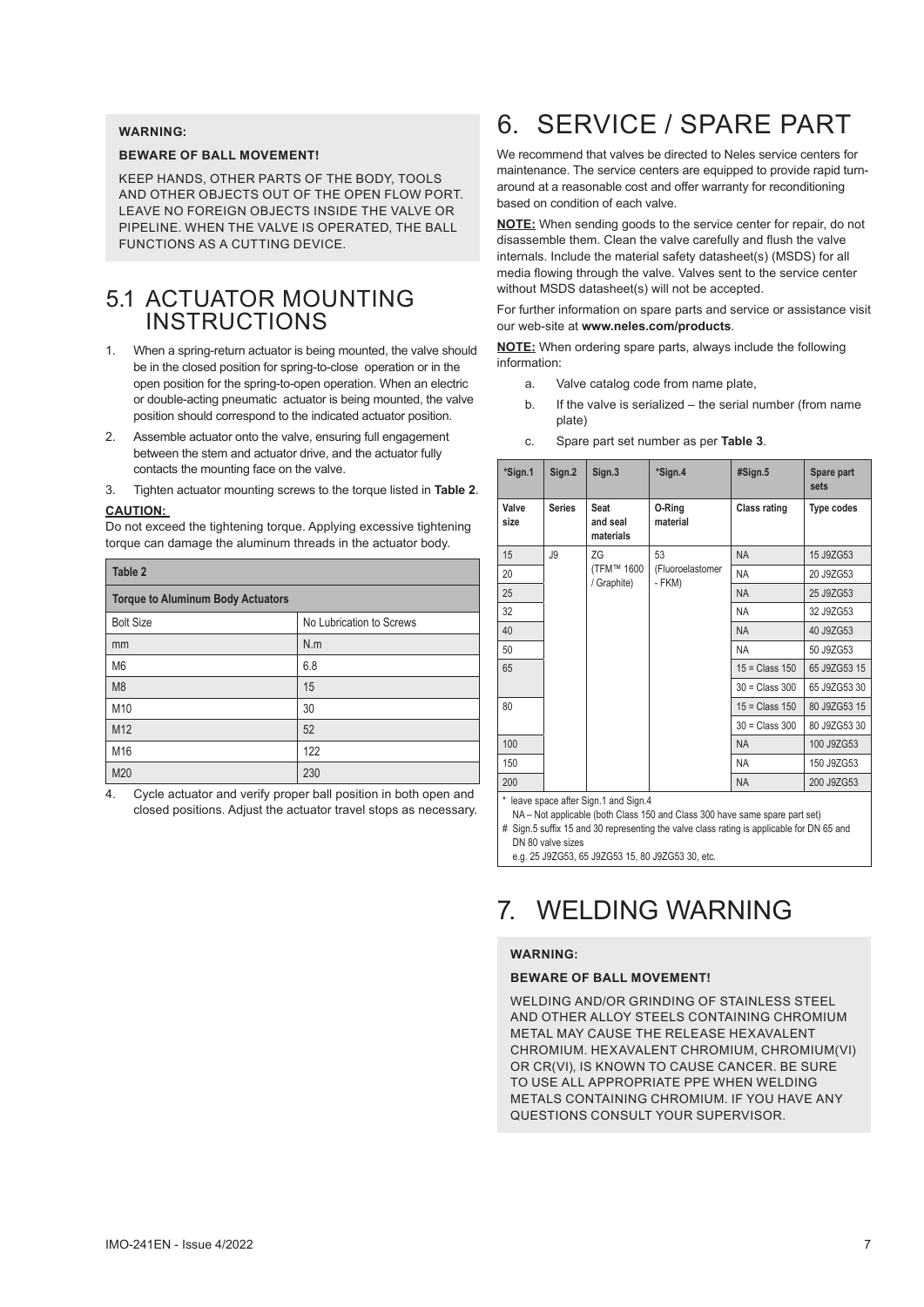# 8. EXPLODED VIEW

### EXPLODED VIEW DN15 TO DN200

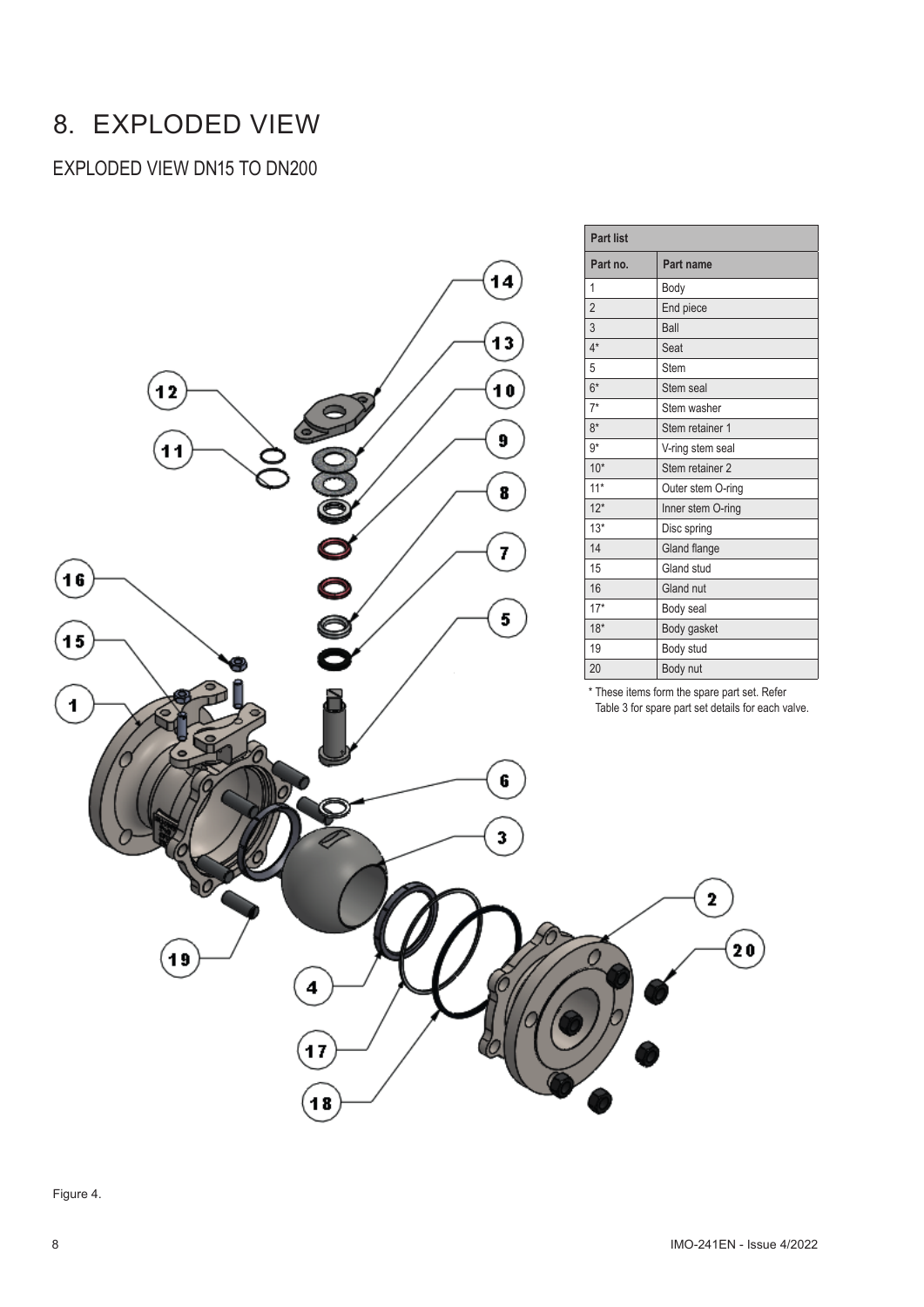# 9. TYPE CODE

### *NELES EASYFLOW* J9 FULL BORE FLANGE FLOATING BALL VALVE

**1. 2. 3. 4. 5. 6. 7. 8. 9.**

|                        |                     |    | $\mathbf{H}$ | v. | ч.                     | v. | v.                             |                        | υ.                      | J.                           |  |
|------------------------|---------------------|----|--------------|----|------------------------|----|--------------------------------|------------------------|-------------------------|------------------------------|--|
|                        |                     | 50 | J9           | 15 | 22                     | 36 | 36                             | ZG                     | 53                      | $\qquad \qquad \blacksquare$ |  |
| 1.                     | Size, DN (NPS ref.) |    |              |    |                        |    | 4.                             | <b>Body Material</b>   |                         |                              |  |
| 15                     | 15(1/2)             |    |              |    |                        |    | 22                             | Carbon Steel (WCB)     |                         |                              |  |
| 20                     | 20(3/4)             |    |              |    |                        |    | 36                             |                        | Stainless Steel (CF8M)  |                              |  |
| 25                     | 25(1)               |    |              |    |                        |    | 5.                             | <b>Ball Material</b>   |                         |                              |  |
| 32                     | 32(11/4)            |    |              |    |                        |    | 36                             | 316 Stainless Steel    |                         |                              |  |
| 40                     | 40 (1 1/2)          |    |              |    |                        |    |                                |                        |                         |                              |  |
| 50                     | 50(2)               |    |              |    |                        |    | 6.                             | <b>Stem Material</b>   |                         |                              |  |
| 65                     | 65 (2 1/2)          |    |              |    |                        |    | 36                             | 316 Stainless Steel    |                         |                              |  |
| 80                     | 80(3)               |    |              |    |                        |    | 43                             | 17-4PH Stainless Steel |                         |                              |  |
| 100                    | 100(4)              |    |              |    |                        |    |                                |                        |                         |                              |  |
| 150                    | 150(6)              |    |              |    |                        | 7. | <b>Seat and Seal Materials</b> |                        |                         |                              |  |
| 200                    | 200 (8) Note 1      |    |              |    |                        |    | ZG                             |                        | TFM™ 1600 / Graphite    |                              |  |
| Note 1: Class 150 only |                     |    |              | 8. | <b>O-Ring Material</b> |    |                                |                        |                         |                              |  |
| 2.                     | <b>Series</b>       |    |              |    |                        |    | 53                             |                        | Fluoroelastomer (FKM)   |                              |  |
| J9                     |                     |    |              |    |                        |    |                                |                        |                         |                              |  |
|                        |                     |    |              |    |                        |    | 9.                             | <b>Options</b>         |                         |                              |  |
| 3.                     | Flange / rating     |    |              |    |                        |    | $\overline{a}$                 |                        | Blank, standard options |                              |  |
| 15                     | ASME Class 150      |    |              |    |                        |    | Q                              | Cavity filler seat     |                         |                              |  |
| 30                     | ASME Class 300      |    |              |    |                        |    |                                |                        |                         |                              |  |

TFM™ is a trademark of Dyneon, as 3M Company

#### **NOTE:**

ſ

ſ

As the use of the valve is application specific, a number of factors should be taken into account when selecting a valve for a given application. Therefore, some of the applications in which the valves are used are outside the scope of this document. If you have any questions concerning the use, application or compatibility of the valve with the intended service, contact nearest Neles sales office for more information.